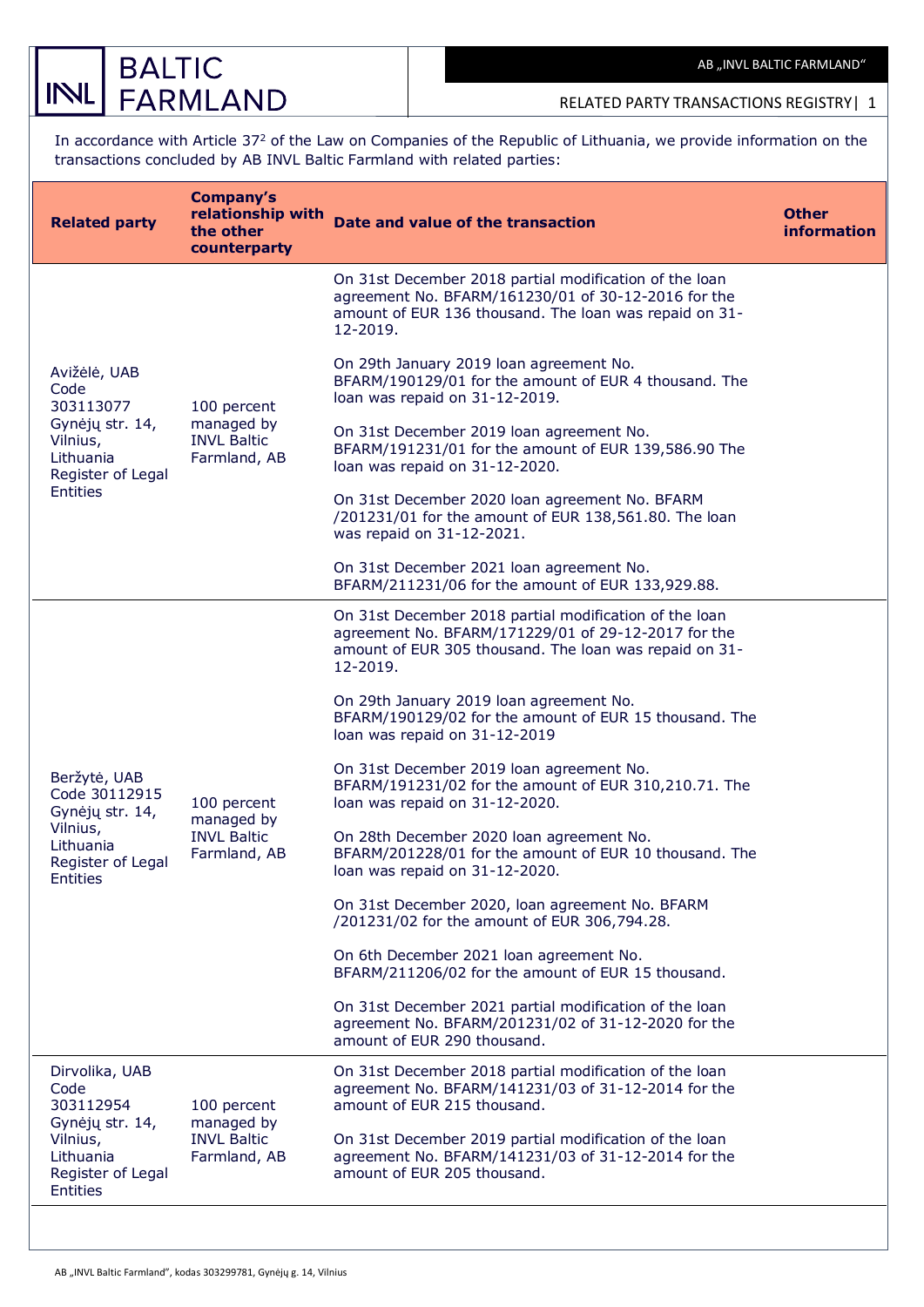|                                      | <b>BALTIC</b>                                                        |                                                                                                                                                                                                                                                   |                       |                                                                                                                                                                                                                   |                                                                                                                                                                                                                                                                              |  |  | AB "INVL BALTIC FARMLAND"               |
|--------------------------------------|----------------------------------------------------------------------|---------------------------------------------------------------------------------------------------------------------------------------------------------------------------------------------------------------------------------------------------|-----------------------|-------------------------------------------------------------------------------------------------------------------------------------------------------------------------------------------------------------------|------------------------------------------------------------------------------------------------------------------------------------------------------------------------------------------------------------------------------------------------------------------------------|--|--|-----------------------------------------|
|                                      |                                                                      | <b>FARMLAND</b>                                                                                                                                                                                                                                   |                       |                                                                                                                                                                                                                   |                                                                                                                                                                                                                                                                              |  |  | RELATED PARTY TRANSACTIONS REGISTRY   2 |
|                                      |                                                                      | On 31st December 2020, Ioan agreement No. BFARM<br>/141231/03 for the amount of EUR 191 thousand.<br>On 31st December 2021 partial modification of the loan<br>agreement No. BFARM/141231/03 of 31-12-2014 for the<br>amount of EUR 170 thousand. |                       |                                                                                                                                                                                                                   |                                                                                                                                                                                                                                                                              |  |  |                                         |
|                                      |                                                                      |                                                                                                                                                                                                                                                   | 12-2019.              |                                                                                                                                                                                                                   | On 31st December 2018 partial modification of the loan<br>agreement No. BFARM/161230/03 of 30-12-2016 for the<br>amount of EUR 270 thousand. The loan was repaid on 31-<br>On 29th January 2019 Ioan agreement No.<br>BFARM/190129/03 for the amount of EUR 10 thousand. The |  |  |                                         |
| Code<br>Vilnius,                     | Duonis, UAB<br>303112790<br>Gynėjų str. 14,<br>Lithuania             | 100 percent<br>managed by<br><b>INVL Baltic</b><br>Farmland, AB                                                                                                                                                                                   |                       | loan was repaid on 31-12-2019.<br>On 19th December 2019 Ioan agreement No.<br>BFARM/191219/01 for the amount of EUR 5 thousand. The<br>loan was repaid on 31-12-2019.<br>On 31st December 2019 Ioan agreement No. |                                                                                                                                                                                                                                                                              |  |  |                                         |
| Register of Legal<br><b>Entities</b> |                                                                      |                                                                                                                                                                                                                                                   |                       | BFARM/191231/03 for the amount of EUR 263,028.03.<br>On 31st December 2020 partial modification of the loan<br>agreement BFARM / 191231/03 of 31-12-2019 for the loan<br>amount of EUR 253 thousand.              |                                                                                                                                                                                                                                                                              |  |  |                                         |
|                                      |                                                                      |                                                                                                                                                                                                                                                   |                       | On 31st December 2021 partial modification of the loan<br>agreement BFARM / 191231/03 of 31-12-2019 for the loan<br>amount of EUR 235 thousand.                                                                   |                                                                                                                                                                                                                                                                              |  |  |                                         |
|                                      |                                                                      | 12-2019.                                                                                                                                                                                                                                          |                       | On 31st December 2018 partial modification of the loan<br>agreement No. BFARM/161230/04 of 30-12-2016 for the<br>amount of EUR 297 thousand. The loan was repaid on 31-                                           |                                                                                                                                                                                                                                                                              |  |  |                                         |
|                                      |                                                                      | 100 percent<br>managed by<br><b>INVL Baltic</b><br>Farmland, AB                                                                                                                                                                                   |                       |                                                                                                                                                                                                                   | On 29th January 2019 Ioan agreement No.<br>BFARM/190129/04 for the amount of EUR 8 thousand. The<br>loan was repaid on 31-12-2019.                                                                                                                                           |  |  |                                         |
| Žemgalė, UAB<br>Code<br>303112744    |                                                                      |                                                                                                                                                                                                                                                   |                       |                                                                                                                                                                                                                   | On 31st December 2019 Ioan agreement No.<br>BFARM/191231/04 for the amount of EUR 283,842.84. The<br>loan was repaid on 31-12-2020.                                                                                                                                          |  |  |                                         |
| Vilnius,                             | Gynėjų str. 14,<br>Lithuania<br>Register of Legal<br><b>Entities</b> |                                                                                                                                                                                                                                                   | repaid on 31-12-2019. |                                                                                                                                                                                                                   | On 30th December 2020 Ioan agreement No. BFARM /<br>200630/01 for the amount of EUR 1,000. The loan was                                                                                                                                                                      |  |  |                                         |
|                                      |                                                                      |                                                                                                                                                                                                                                                   |                       |                                                                                                                                                                                                                   | On 31st December 2020 Ioan agreement No. BFARM /<br>201231/03 for the amount of EUR 269,899.47.                                                                                                                                                                              |  |  |                                         |
|                                      |                                                                      |                                                                                                                                                                                                                                                   |                       | On 6th December 2021 Ioan agreement No.<br>BFARM/211206/01 for the amount of EUR 10 thousand.                                                                                                                     |                                                                                                                                                                                                                                                                              |  |  |                                         |
|                                      |                                                                      |                                                                                                                                                                                                                                                   |                       | On 31st December 2021 partial modification of the loan<br>agreement No. BFARM/201231/03 of 31-12-2020 for the<br>amount of EUR 240 thousand.                                                                      |                                                                                                                                                                                                                                                                              |  |  |                                         |
| Linažiedė, UAB<br>Code<br>303112922  |                                                                      | 100 percent<br>managed by<br><b>INVL Baltic</b><br>Farmland, AB                                                                                                                                                                                   |                       |                                                                                                                                                                                                                   | On 31st December 2018 partial modification of the loan<br>agreement No. BFARM/141231/06 of 31-12-2014 for the<br>amount of EUR 88 thousand.                                                                                                                                  |  |  |                                         |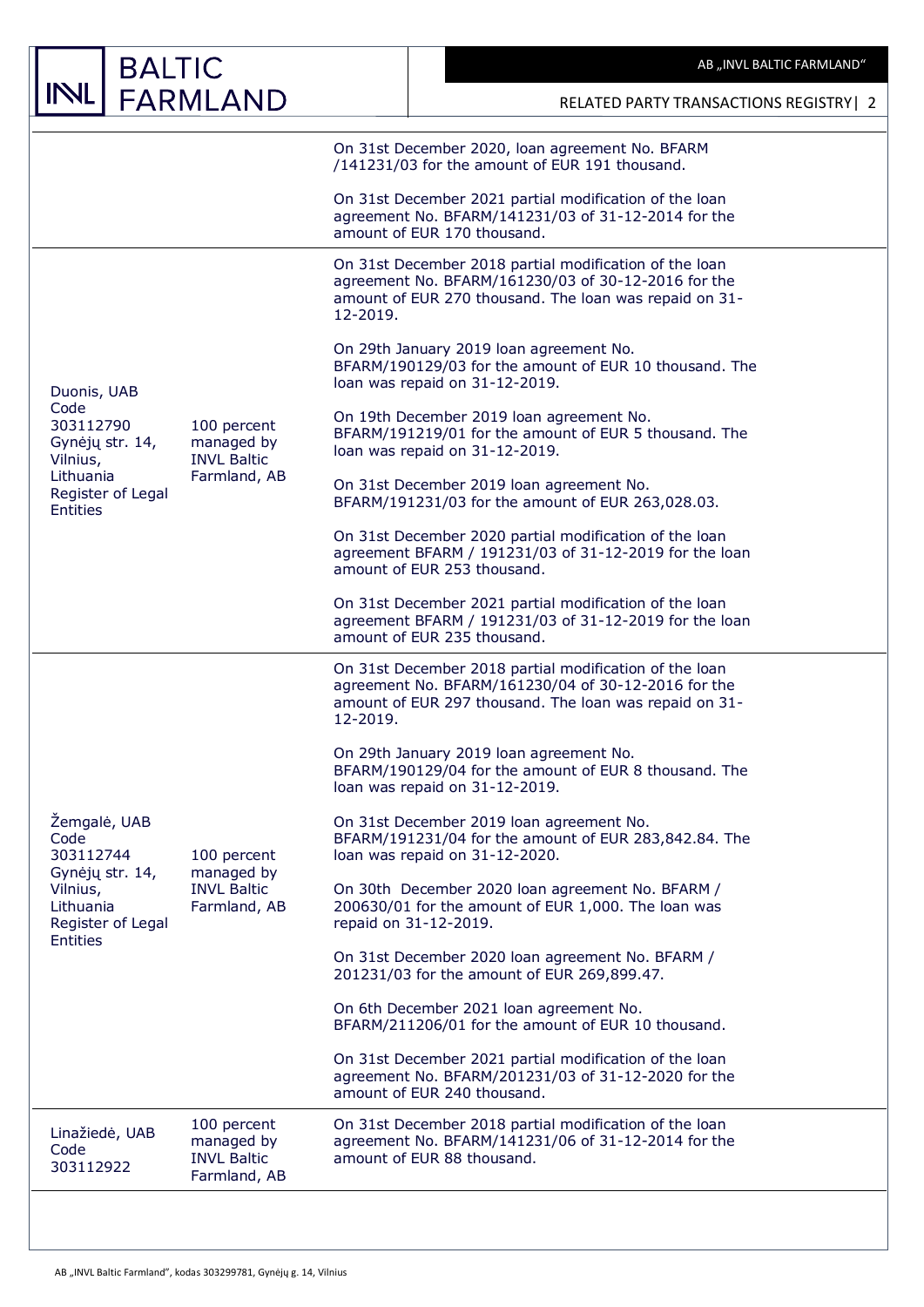| <b>FARMLAND</b><br>RELATED PARTY TRANSACTIONS REGISTRY   3<br>On 29th January 2019 Ioan agreement No.<br>Gynėjų str. 14,<br>BFARM/190129/05 for the amount of EUR 7 thousand.<br>Vilnius,<br>Lithuania<br>Register of Legal<br>On 31st December 2019 partial modification of the loan<br>agreement No. BFARM/141231/06 of 31-12-2014 for the<br>Entities<br>amount of EUR 83 thousand. The loan was repaid on 31-12-<br>2020.<br>On 31st December 2019 partial modification of the loan<br>agreement No. BFARM/190129/05 of 29-01-2019 for the<br>amount of EUR 7 thousand. The loan was repaid on 31-12-<br>2020.<br>On 31st December 2020, Ioan agreement No. BFARM<br>/201231/04 for the amount of EUR 82,738.20.<br>On 31st December 2021, Ioan agreement No.<br>BFARM/211231/01 for the amount of EUR 5 thousand.<br>On 31st December 2021 partial modification of the loan<br>agreement No. BFARM/201231/04 of 31-12-2020 for the<br>amount of EUR 75 thousand.<br>On 31st December 2018 partial modification of the loan<br>agreement No. BFARM/141231/07 of 31-12-2014 for the<br>amount of EUR 320 thousand.<br>On 31st December 2019 partial modification of the loan<br>Puškaitis, UAB<br>agreement No. BFARM/141231/07 of 31-12-2014 for the<br>Code<br>amount of EUR 300 thousand.<br>303112769<br>100 percent<br>managed by<br>Gynėjų str. 14,<br>On 31st December 2020 partial modification of the loan<br><b>INVL Baltic</b><br>Vilnius,<br>agreement No. BFARM/141231/07 of 31-12-2014 for the<br>Lithuania<br>Farmland, AB<br>amount of EUR 300 thousand.<br>Register of Legal<br>On 6th December 2021, Ioan agreement No<br>Entities<br>BFARM/211206/03 for the amount of EUR 20 thousand.<br>On 31st December 2021 partial modification of the loan<br>agreement No. BFARM/141231/07 of 31-12-2014 for the<br>amount of EUR 200 thousand.<br>On 31st December 2018 partial modification of the loan<br>agreement No. BFARM/161230/05 of 30-12-2016 for the<br>amount of EUR 179 thousand.<br>On 29th January 2019 Ioan agreement No.<br>BFARM/190129/06 for the amount of EUR 11 thousand.<br>On 31st December 2019 partial modification of the loan<br>Kvietukas, UAB<br>agreement No. BFARM/161230/05 of 30-12-2016 for the<br>Code<br>amount of EUR 139 thousand.<br>303112687,<br>100 percent<br>managed by<br>Gynėjų str. 14,<br><b>INVL Baltic</b><br>Vilnius,<br>On 31st December 2019 partial modification of the loan<br>Lithuania<br>agreement No. BFARM/190129/06 of 29-01-2019 for the<br>Farmland, AB<br>amount of EUR 11 thousand.<br>Register of Legal<br>Entities<br>On 31st December 2020 partial modification of the loan<br>agreement No. BFARM/161230/05 of 30-12-2016 for the<br>amount of EUR 112 thousand.<br>On 31th December 2020 partial modification of the loan<br>agreement No. BFARM/190129/06 of 29-01-2019 for the<br>amount of EUR 11 thousand. |     | <b>BALTIC</b> | AB "INVL BALTIC FARMLAND" |  |
|------------------------------------------------------------------------------------------------------------------------------------------------------------------------------------------------------------------------------------------------------------------------------------------------------------------------------------------------------------------------------------------------------------------------------------------------------------------------------------------------------------------------------------------------------------------------------------------------------------------------------------------------------------------------------------------------------------------------------------------------------------------------------------------------------------------------------------------------------------------------------------------------------------------------------------------------------------------------------------------------------------------------------------------------------------------------------------------------------------------------------------------------------------------------------------------------------------------------------------------------------------------------------------------------------------------------------------------------------------------------------------------------------------------------------------------------------------------------------------------------------------------------------------------------------------------------------------------------------------------------------------------------------------------------------------------------------------------------------------------------------------------------------------------------------------------------------------------------------------------------------------------------------------------------------------------------------------------------------------------------------------------------------------------------------------------------------------------------------------------------------------------------------------------------------------------------------------------------------------------------------------------------------------------------------------------------------------------------------------------------------------------------------------------------------------------------------------------------------------------------------------------------------------------------------------------------------------------------------------------------------------------------------------------------------------------------------------------------------------------------------------------------------------------------------------------------------------------------------------------------------------------------------|-----|---------------|---------------------------|--|
|                                                                                                                                                                                                                                                                                                                                                                                                                                                                                                                                                                                                                                                                                                                                                                                                                                                                                                                                                                                                                                                                                                                                                                                                                                                                                                                                                                                                                                                                                                                                                                                                                                                                                                                                                                                                                                                                                                                                                                                                                                                                                                                                                                                                                                                                                                                                                                                                                                                                                                                                                                                                                                                                                                                                                                                                                                                                                                      | INL |               |                           |  |
|                                                                                                                                                                                                                                                                                                                                                                                                                                                                                                                                                                                                                                                                                                                                                                                                                                                                                                                                                                                                                                                                                                                                                                                                                                                                                                                                                                                                                                                                                                                                                                                                                                                                                                                                                                                                                                                                                                                                                                                                                                                                                                                                                                                                                                                                                                                                                                                                                                                                                                                                                                                                                                                                                                                                                                                                                                                                                                      |     |               |                           |  |
|                                                                                                                                                                                                                                                                                                                                                                                                                                                                                                                                                                                                                                                                                                                                                                                                                                                                                                                                                                                                                                                                                                                                                                                                                                                                                                                                                                                                                                                                                                                                                                                                                                                                                                                                                                                                                                                                                                                                                                                                                                                                                                                                                                                                                                                                                                                                                                                                                                                                                                                                                                                                                                                                                                                                                                                                                                                                                                      |     |               |                           |  |
|                                                                                                                                                                                                                                                                                                                                                                                                                                                                                                                                                                                                                                                                                                                                                                                                                                                                                                                                                                                                                                                                                                                                                                                                                                                                                                                                                                                                                                                                                                                                                                                                                                                                                                                                                                                                                                                                                                                                                                                                                                                                                                                                                                                                                                                                                                                                                                                                                                                                                                                                                                                                                                                                                                                                                                                                                                                                                                      |     |               |                           |  |
|                                                                                                                                                                                                                                                                                                                                                                                                                                                                                                                                                                                                                                                                                                                                                                                                                                                                                                                                                                                                                                                                                                                                                                                                                                                                                                                                                                                                                                                                                                                                                                                                                                                                                                                                                                                                                                                                                                                                                                                                                                                                                                                                                                                                                                                                                                                                                                                                                                                                                                                                                                                                                                                                                                                                                                                                                                                                                                      |     |               |                           |  |
|                                                                                                                                                                                                                                                                                                                                                                                                                                                                                                                                                                                                                                                                                                                                                                                                                                                                                                                                                                                                                                                                                                                                                                                                                                                                                                                                                                                                                                                                                                                                                                                                                                                                                                                                                                                                                                                                                                                                                                                                                                                                                                                                                                                                                                                                                                                                                                                                                                                                                                                                                                                                                                                                                                                                                                                                                                                                                                      |     |               |                           |  |
|                                                                                                                                                                                                                                                                                                                                                                                                                                                                                                                                                                                                                                                                                                                                                                                                                                                                                                                                                                                                                                                                                                                                                                                                                                                                                                                                                                                                                                                                                                                                                                                                                                                                                                                                                                                                                                                                                                                                                                                                                                                                                                                                                                                                                                                                                                                                                                                                                                                                                                                                                                                                                                                                                                                                                                                                                                                                                                      |     |               |                           |  |
|                                                                                                                                                                                                                                                                                                                                                                                                                                                                                                                                                                                                                                                                                                                                                                                                                                                                                                                                                                                                                                                                                                                                                                                                                                                                                                                                                                                                                                                                                                                                                                                                                                                                                                                                                                                                                                                                                                                                                                                                                                                                                                                                                                                                                                                                                                                                                                                                                                                                                                                                                                                                                                                                                                                                                                                                                                                                                                      |     |               |                           |  |
|                                                                                                                                                                                                                                                                                                                                                                                                                                                                                                                                                                                                                                                                                                                                                                                                                                                                                                                                                                                                                                                                                                                                                                                                                                                                                                                                                                                                                                                                                                                                                                                                                                                                                                                                                                                                                                                                                                                                                                                                                                                                                                                                                                                                                                                                                                                                                                                                                                                                                                                                                                                                                                                                                                                                                                                                                                                                                                      |     |               |                           |  |
|                                                                                                                                                                                                                                                                                                                                                                                                                                                                                                                                                                                                                                                                                                                                                                                                                                                                                                                                                                                                                                                                                                                                                                                                                                                                                                                                                                                                                                                                                                                                                                                                                                                                                                                                                                                                                                                                                                                                                                                                                                                                                                                                                                                                                                                                                                                                                                                                                                                                                                                                                                                                                                                                                                                                                                                                                                                                                                      |     |               |                           |  |
|                                                                                                                                                                                                                                                                                                                                                                                                                                                                                                                                                                                                                                                                                                                                                                                                                                                                                                                                                                                                                                                                                                                                                                                                                                                                                                                                                                                                                                                                                                                                                                                                                                                                                                                                                                                                                                                                                                                                                                                                                                                                                                                                                                                                                                                                                                                                                                                                                                                                                                                                                                                                                                                                                                                                                                                                                                                                                                      |     |               |                           |  |
|                                                                                                                                                                                                                                                                                                                                                                                                                                                                                                                                                                                                                                                                                                                                                                                                                                                                                                                                                                                                                                                                                                                                                                                                                                                                                                                                                                                                                                                                                                                                                                                                                                                                                                                                                                                                                                                                                                                                                                                                                                                                                                                                                                                                                                                                                                                                                                                                                                                                                                                                                                                                                                                                                                                                                                                                                                                                                                      |     |               |                           |  |
|                                                                                                                                                                                                                                                                                                                                                                                                                                                                                                                                                                                                                                                                                                                                                                                                                                                                                                                                                                                                                                                                                                                                                                                                                                                                                                                                                                                                                                                                                                                                                                                                                                                                                                                                                                                                                                                                                                                                                                                                                                                                                                                                                                                                                                                                                                                                                                                                                                                                                                                                                                                                                                                                                                                                                                                                                                                                                                      |     |               |                           |  |
|                                                                                                                                                                                                                                                                                                                                                                                                                                                                                                                                                                                                                                                                                                                                                                                                                                                                                                                                                                                                                                                                                                                                                                                                                                                                                                                                                                                                                                                                                                                                                                                                                                                                                                                                                                                                                                                                                                                                                                                                                                                                                                                                                                                                                                                                                                                                                                                                                                                                                                                                                                                                                                                                                                                                                                                                                                                                                                      |     |               |                           |  |
|                                                                                                                                                                                                                                                                                                                                                                                                                                                                                                                                                                                                                                                                                                                                                                                                                                                                                                                                                                                                                                                                                                                                                                                                                                                                                                                                                                                                                                                                                                                                                                                                                                                                                                                                                                                                                                                                                                                                                                                                                                                                                                                                                                                                                                                                                                                                                                                                                                                                                                                                                                                                                                                                                                                                                                                                                                                                                                      |     |               |                           |  |
|                                                                                                                                                                                                                                                                                                                                                                                                                                                                                                                                                                                                                                                                                                                                                                                                                                                                                                                                                                                                                                                                                                                                                                                                                                                                                                                                                                                                                                                                                                                                                                                                                                                                                                                                                                                                                                                                                                                                                                                                                                                                                                                                                                                                                                                                                                                                                                                                                                                                                                                                                                                                                                                                                                                                                                                                                                                                                                      |     |               |                           |  |
|                                                                                                                                                                                                                                                                                                                                                                                                                                                                                                                                                                                                                                                                                                                                                                                                                                                                                                                                                                                                                                                                                                                                                                                                                                                                                                                                                                                                                                                                                                                                                                                                                                                                                                                                                                                                                                                                                                                                                                                                                                                                                                                                                                                                                                                                                                                                                                                                                                                                                                                                                                                                                                                                                                                                                                                                                                                                                                      |     |               |                           |  |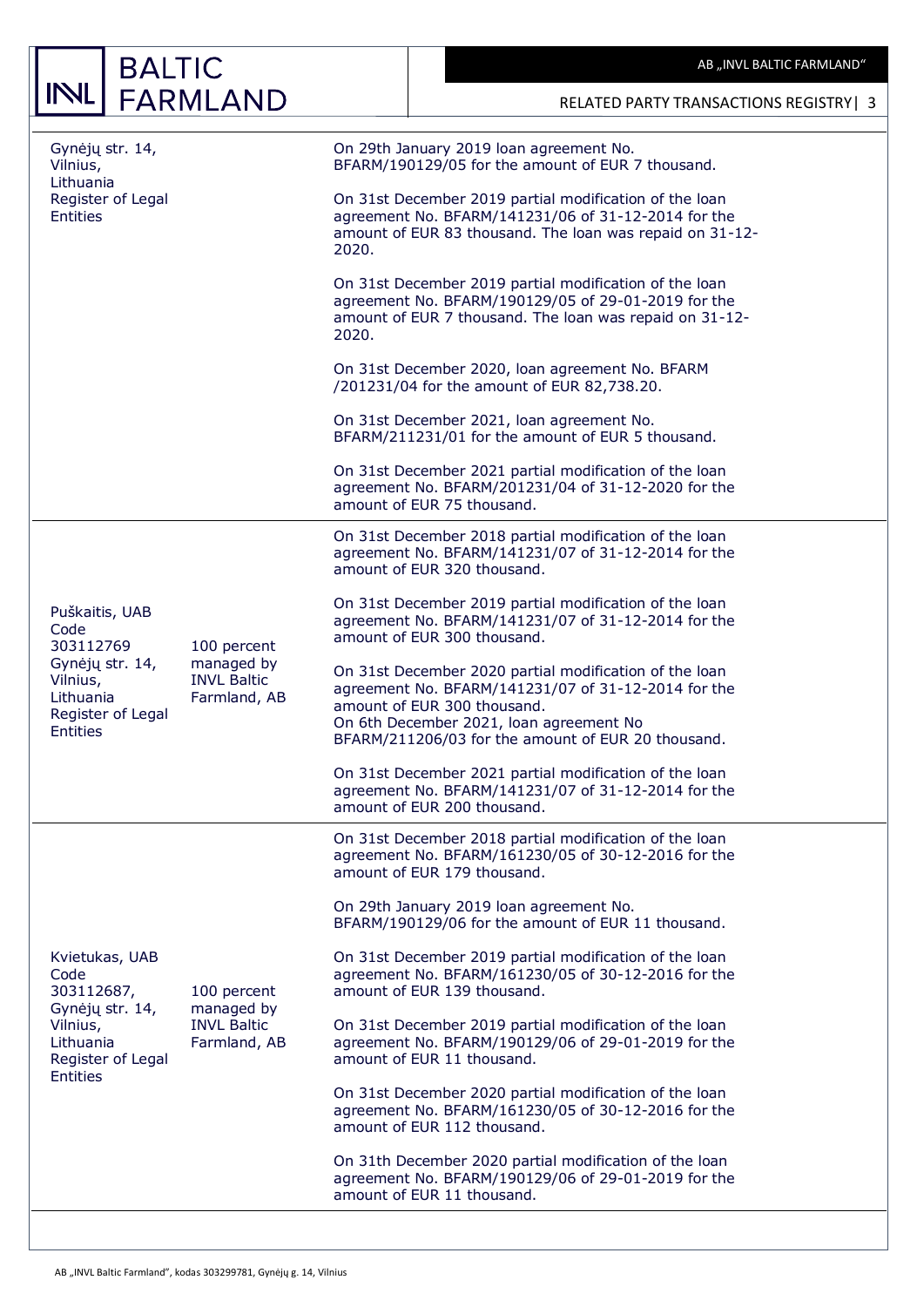| <b>FARMLAND</b><br>RELATED PARTY TRANSACTIONS REGISTRY   4<br>On 31th December 2021 partial modification of the loan<br>agreement No. BFARM/161230/05 of 31-12-2021 for the<br>amount of EUR 99 thousand.<br>On 31th December 2021 partial modification of the loan<br>agreement No. BFARM/190129/06 of 29-01-2019 for the<br>amount of EUR 11 thousand. |  |
|----------------------------------------------------------------------------------------------------------------------------------------------------------------------------------------------------------------------------------------------------------------------------------------------------------------------------------------------------------|--|
|                                                                                                                                                                                                                                                                                                                                                          |  |
|                                                                                                                                                                                                                                                                                                                                                          |  |
| On 31st December 2018 partial modification of the loan<br>agreement No. BFARM/161230/06 of 30-12-2016 for the<br>amount of EUR 259 thousand. The loan was repaid on 31-<br>12-2019.<br>On 29th January 2019 Ioan agreement No.                                                                                                                           |  |
| BFARM/190129/07 for the amount of EUR 11 thousand. The<br>loan was repaid on 31-12-2019.<br>On 19th December 2019 Ioan agreement No.<br>Laukaitis, UAB<br>BFARM/191219/02 for the amount of EUR 10 thousand. The<br>Code<br>loan was repaid on 31-12-2019.                                                                                               |  |
| 303112694<br>100 percent<br>Gynėjų str. 14,<br>managed by<br>On 31st December 2019 Ioan agreement No.<br><b>INVL Baltic</b><br>Vilnius,<br>BFARM/191231/05 for the amount of EUR 258,210.94. The<br>Lithuania<br>Farmland, AB<br>loan was repaid on 31-12-2020.<br>Register of Legal                                                                     |  |
| <b>Entities</b><br>On 28th December 2020 Ioan agreement No. BFARM /<br>201228/02 for the amount of EUR 10 thousand. The loan<br>was repaid on 31-12-2020.                                                                                                                                                                                                |  |
| On 31st December 2020 Ioan agreement No. BFARM /<br>201231/05 for the amount of EUR 246.843,39. The loan was<br>repaid on 31-12-2021.                                                                                                                                                                                                                    |  |
| On 31st January 2021 Ioan agreement No.<br>BFARM/211231/02 for the amount of EUR 232,247.82.                                                                                                                                                                                                                                                             |  |
| On 31st December 2018 partial modification of the loan<br>agreement No. BFARM/171229/02 of 23-12-2017 for the<br>amount of EUR 645 thousand.                                                                                                                                                                                                             |  |
| Vasarojus, UAB<br>On 31st December 2019 partial modification of the loan<br>Code<br>agreement No. BFARM/171229/02 of 23-12-2017 for the<br>303112776<br>100 percent<br>amount of EUR 640 thousand.<br>managed by<br>Gynėjų str. 14,                                                                                                                      |  |
| <b>INVL Baltic</b><br>Vilnius,<br>On 31th December 2020 partial modification of the loan<br>Farmland, AB<br>Lithuania<br>agreement No. BFARM / 171229/02 of 29-12-2017 for the<br>Register of Legal<br>amount of EUR 640 thousand.<br><b>Entities</b>                                                                                                    |  |
| On 31th December 2021 partial modification of the loan<br>agreement No. BFARM/171229/02 of 29-12-2017 for the<br>amount of EUR 605 thousand.                                                                                                                                                                                                             |  |
| On 31st December 2018 partial modification of the loan<br>Lauknešys, UAB<br>agreement No. BFARM/141231/11 of 31-12-2014 for the<br>Code<br>amount of EUR 147 thousand. The loan was repaid on 31-<br>303112655<br>100 percent<br>12-2019.<br>Gynėjų str. 14,<br>managed by                                                                               |  |
| Vilnius,<br><b>INVL Baltic</b><br>On 31st December 2019 Ioan agreement No.<br>Lithuania<br>Farmland, AB<br>BFARM/191231/06 for the amount of EUR 134,437.12.<br>Register of Legal                                                                                                                                                                        |  |
| <b>Entities</b><br>On 31st December 2020 partial modification of the loan<br>agreement No. BFARM / 191231/06 of 31-12-2019 for the                                                                                                                                                                                                                       |  |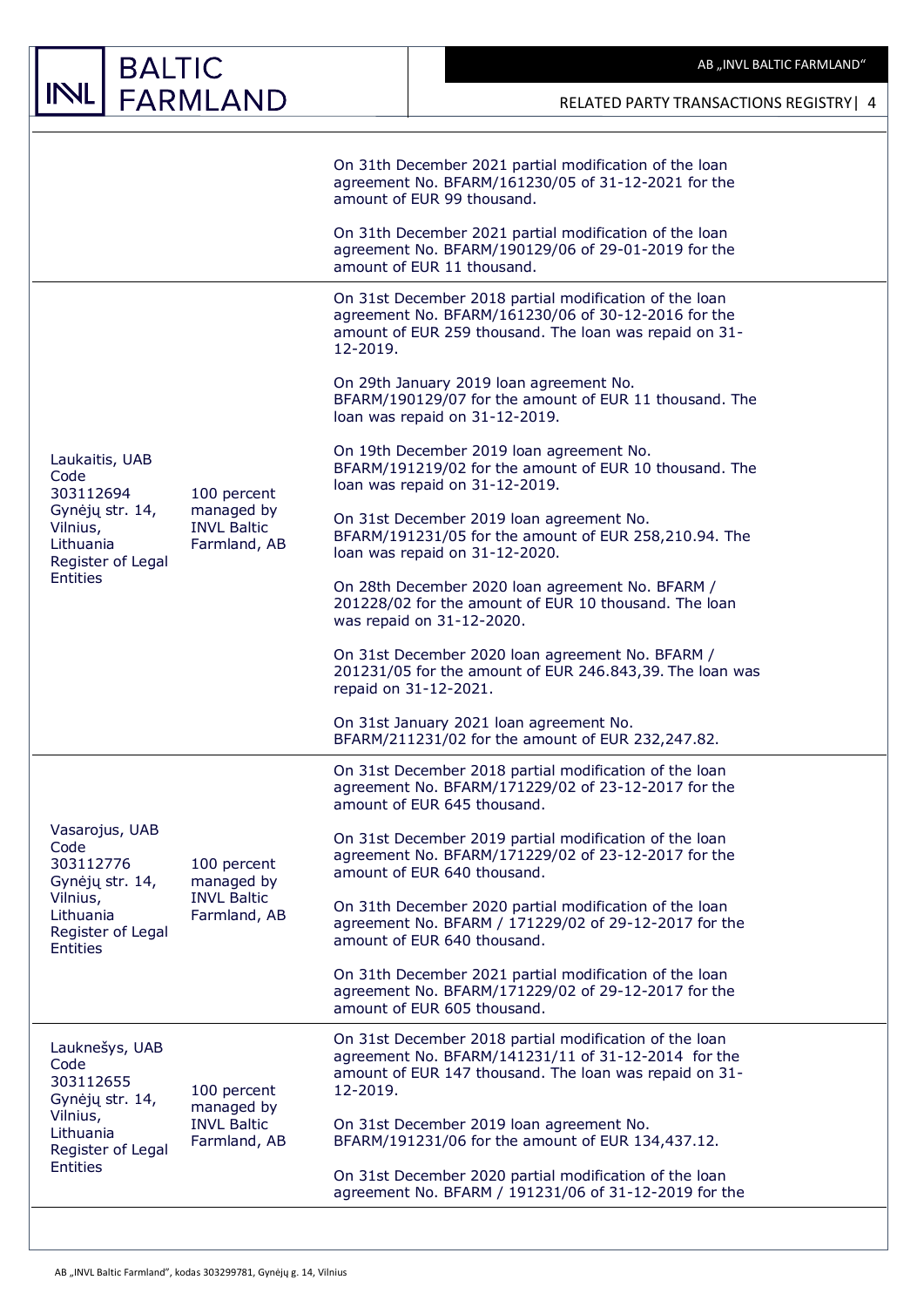| <b>BALTIC</b><br><b>FARMLAND</b>                                                                                                                                                                                                             |                                                                 |                                                                                                                                               | AB "INVL BALTIC FARMLAND"                                                                                                                      |  |  |  |
|----------------------------------------------------------------------------------------------------------------------------------------------------------------------------------------------------------------------------------------------|-----------------------------------------------------------------|-----------------------------------------------------------------------------------------------------------------------------------------------|------------------------------------------------------------------------------------------------------------------------------------------------|--|--|--|
|                                                                                                                                                                                                                                              |                                                                 |                                                                                                                                               | RELATED PARTY TRANSACTIONS REGISTRY   5                                                                                                        |  |  |  |
|                                                                                                                                                                                                                                              |                                                                 | 12-2021.                                                                                                                                      | amount of EUR 134 thousand. The loan was repaid on 31-                                                                                         |  |  |  |
|                                                                                                                                                                                                                                              |                                                                 |                                                                                                                                               | On 31st December 2021 Ioan agreement No.<br>BFARM/211231/03 for the amount of EUR 112,937.94.                                                  |  |  |  |
|                                                                                                                                                                                                                                              |                                                                 |                                                                                                                                               | On 31st December 2018 partial modification of the loan<br>agreement No. BFARM/141231/12 of 31-12-2014 for the<br>amount of EUR 498 thousand.   |  |  |  |
|                                                                                                                                                                                                                                              |                                                                 |                                                                                                                                               | On 25th March 2019 Ioan agreement No. BFARM/190325/01<br>for the amount of EUR 5 thousand.                                                     |  |  |  |
|                                                                                                                                                                                                                                              |                                                                 | On 31st December 2019 partial modification of the loan<br>agreement No. BFARM/141231/12 of 31-12-2014 for the<br>amount of EUR 465 thousand.  |                                                                                                                                                |  |  |  |
| Žiemkentys,<br><b>UAB</b><br>Code<br>303112648                                                                                                                                                                                               | 100 percent                                                     |                                                                                                                                               | On 31st December 2019 partial modification of the loan<br>agreement No. BFARM/190325/01 of 25-03-2019 for the<br>amount of EUR 5 thousand.     |  |  |  |
| Gynėjų str. 14,<br>Vilnius,<br>Lithuania<br>Register of Legal<br><b>Entities</b>                                                                                                                                                             | managed by<br><b>INVL Baltic</b><br>Farmland, AB                |                                                                                                                                               | On 31st December 2020 partial modification of the loan<br>agreement No. BFARM / 141231/12 of 31.12.2014 for the<br>amount of EUR 440 thousand. |  |  |  |
|                                                                                                                                                                                                                                              |                                                                 | On 31st December 2020 partial modification of the loan<br>agreement No. BFARM / 190325/01 of 25/03/2019 for the<br>amount of EUR 5 thousand.  |                                                                                                                                                |  |  |  |
|                                                                                                                                                                                                                                              |                                                                 | On 31st December 2021 partial modification of the loan<br>agreement No. BFARM/141231/12 of 31/12/2014 for the<br>amount of EUR 395 thousand.  |                                                                                                                                                |  |  |  |
|                                                                                                                                                                                                                                              |                                                                 |                                                                                                                                               | On 31st December 2021 partial modification of the loan<br>agreement No. BFARM/190325/01 of 25/03/2019 for the<br>amount of EUR 5 thousand.     |  |  |  |
| Pušaitis, UAB<br>Code<br>303113102<br>Gynėjų str. 14,<br>Vilnius,<br>Lithuania<br>Register of Legal<br><b>Entities</b><br>Sėja, UAB<br>Code<br>303113013<br>Gynėjų str. 14,<br>Vilnius,<br>Lithuania<br>Register of Legal<br><b>Entities</b> | 100 percent<br>managed by<br><b>INVL Baltic</b><br>Farmland, AB |                                                                                                                                               | On 31st December 2018 partial modification of the loan<br>agreement No. BFARM/141231/13 of 31-12-2014 for the<br>amount of EUR 112 thousand.   |  |  |  |
|                                                                                                                                                                                                                                              |                                                                 |                                                                                                                                               | On 31st December 2019 partial modification of the loan<br>agreement No. BFARM/141231/13 of 31-12-2014 for the<br>amount of EUR 110 thousand.   |  |  |  |
|                                                                                                                                                                                                                                              |                                                                 | On 31st December 2020 partial modification of the loan<br>agreement No. BFARM / 141231/13 of 31-12-2014 for the<br>amount of EUR 98 thousand. |                                                                                                                                                |  |  |  |
|                                                                                                                                                                                                                                              |                                                                 |                                                                                                                                               | On 31st December 2021 partial modification of the loan<br>agreement No. BFARM/141231/13 of 31-12-2014 for the<br>amount of EUR 95 thousand.    |  |  |  |
|                                                                                                                                                                                                                                              | 100 percent<br>managed by<br><b>INVL Baltic</b><br>Farmland, AB |                                                                                                                                               | On 31st December 2018 partial modification of the loan<br>agreement No. BFARM/171229/03 of 29-12-2017 for the<br>amount of EUR 100 thousand.   |  |  |  |
|                                                                                                                                                                                                                                              |                                                                 |                                                                                                                                               | On 29th January 2019 loan agreement No.<br>BFARM/190129/08 for the amount of EUR 10 thousand.                                                  |  |  |  |
|                                                                                                                                                                                                                                              |                                                                 |                                                                                                                                               | On 31st December 2019 partial modification of the loan<br>agreement No. BFARM/171229/03 of 29-12-2017 for the<br>amount of EUR 100 thousand.   |  |  |  |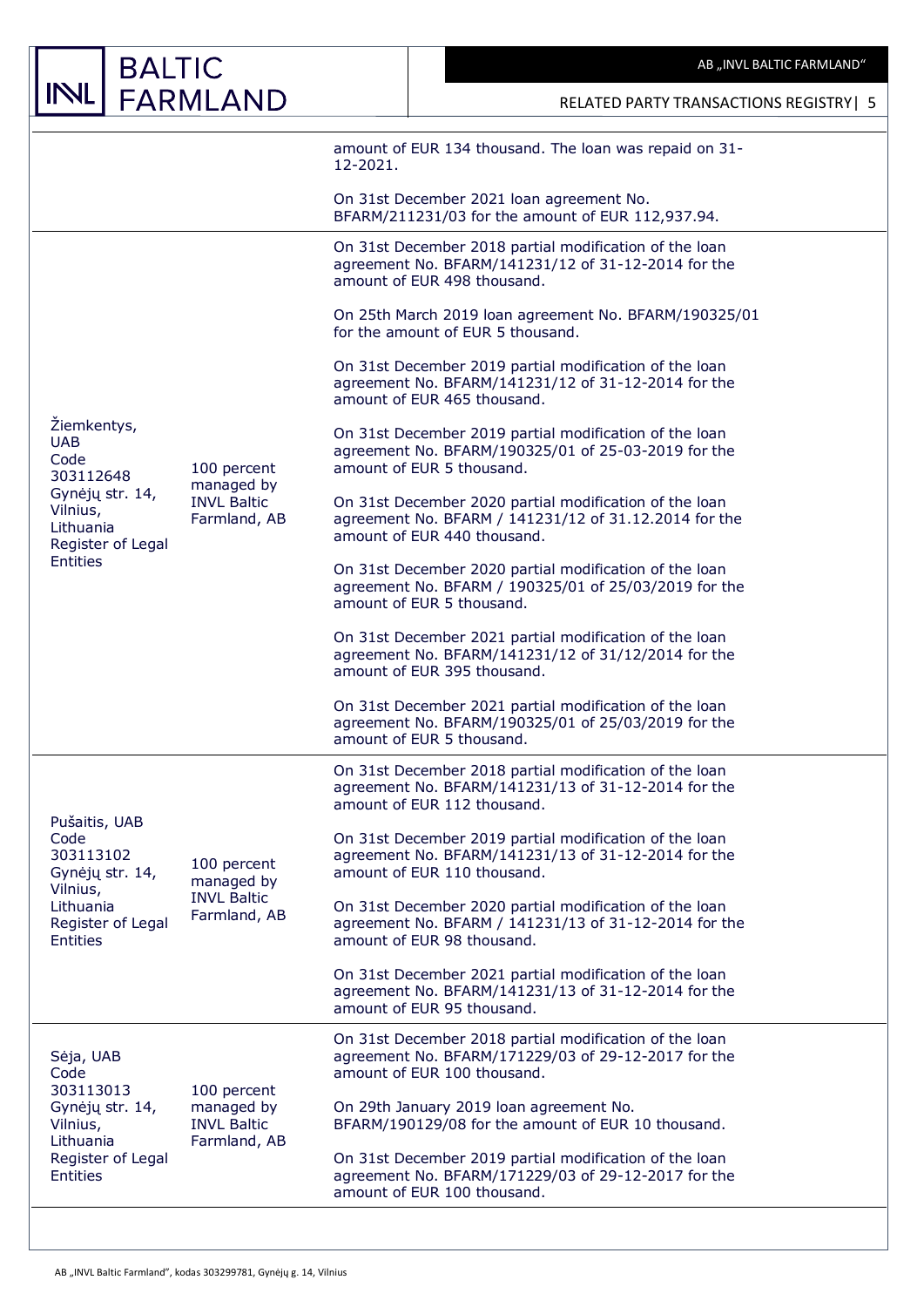|                                                                                                                         | <b>BALTIC</b>                                                   |                 |                                                                                                                                                                                                                                                                                                                                                                                                                                                                                                                                                                                              | AB "INVL BALTIC FARMLAND"                                                                                                                                                 |
|-------------------------------------------------------------------------------------------------------------------------|-----------------------------------------------------------------|-----------------|----------------------------------------------------------------------------------------------------------------------------------------------------------------------------------------------------------------------------------------------------------------------------------------------------------------------------------------------------------------------------------------------------------------------------------------------------------------------------------------------------------------------------------------------------------------------------------------------|---------------------------------------------------------------------------------------------------------------------------------------------------------------------------|
| INL                                                                                                                     |                                                                 | <b>FARMLAND</b> |                                                                                                                                                                                                                                                                                                                                                                                                                                                                                                                                                                                              | RELATED PARTY TRANSACTIONS REGISTRY   6                                                                                                                                   |
|                                                                                                                         |                                                                 |                 | On 31st December 2019 partial modification of the loan<br>agreement No. BFARM/190129/08 of 29-01-2019 for the<br>amount of EUR 10 thousand.<br>On 31st December 2020 partial modification of the loan<br>agreement No. BFARM / 171229/03 of 29-12-2017 for the<br>amount of EUR 60 thousand.<br>On 31st December 2020 partial modification of the loan<br>agreement No. BFARM / 190129/08 of 29-01-2019 for the<br>amount of EUR 10 thousand.<br>On 31st December 2021 partial modification of the loan<br>agreement No. BFARM/171229/03 of 29-12-2017 for the<br>amount of EUR 30 thousand. |                                                                                                                                                                           |
|                                                                                                                         |                                                                 |                 |                                                                                                                                                                                                                                                                                                                                                                                                                                                                                                                                                                                              | On 31st December 2021 partial modification of the loan<br>agreement No. BFARM / 190129/08 of 29-01-2019 for the<br>amount of EUR 10 thousand.                             |
|                                                                                                                         |                                                                 |                 |                                                                                                                                                                                                                                                                                                                                                                                                                                                                                                                                                                                              | On 14th November 2018 Ioan agreement No.<br>BFARM/181114/02 for the amount of EUR 7 thousand.                                                                             |
| Žemynėlė, UAB<br>Code<br>303112559,<br>Gynėjų str. 14,<br>Vilnius,<br>Lithuania<br>Register of Legal<br><b>Entities</b> | 100 percent<br>managed by<br><b>INVL Baltic</b><br>Farmland, AB | 12-2019.        | On 31st December 2018 partial modification of the loan<br>agreement No. BFARM/161230/07 of 30-12-2016 for the<br>amount of EUR 120 thousand. The loan was repaid on 31-                                                                                                                                                                                                                                                                                                                                                                                                                      |                                                                                                                                                                           |
|                                                                                                                         |                                                                 | 2019.           | On 31st December 2018 partial modification of the loan<br>agreement No. BFARM/181114/02 of 14-11-2018 for the<br>amount of EUR 7 thousand. The loan was repaid on 31-12-                                                                                                                                                                                                                                                                                                                                                                                                                     |                                                                                                                                                                           |
|                                                                                                                         |                                                                 |                 | On 31st December 2019 Ioan agreement No.<br>BFARM/191231/07 for the amount of EUR 124,082.31.                                                                                                                                                                                                                                                                                                                                                                                                                                                                                                |                                                                                                                                                                           |
|                                                                                                                         |                                                                 |                 | On 28th December 2020 Ioan agreement No. BFARM /<br>201228/03 for the amount of EUR 7 thousand. The loan was<br>repaid on 31-12-2021.                                                                                                                                                                                                                                                                                                                                                                                                                                                        |                                                                                                                                                                           |
|                                                                                                                         |                                                                 |                 | 12-2021.                                                                                                                                                                                                                                                                                                                                                                                                                                                                                                                                                                                     | On 31st December 2020 partial modification of the loan<br>agreement No. BFARM / 191231/07 of 31-12-2019 for the<br>amount of EUR 112 thousand. The loan was repaid on 31- |
|                                                                                                                         |                                                                 |                 |                                                                                                                                                                                                                                                                                                                                                                                                                                                                                                                                                                                              | On 31st December 2021 Ioan agreement No.<br>BFARM/211231/04 for the amount of EUR 113,511.67.                                                                             |
| Žalvė, UAB<br>Code<br>303113045,<br>Gynėjų str. 14,<br>Vilnius,<br>Lithuania<br>Register of Legal<br><b>Entities</b>    |                                                                 |                 |                                                                                                                                                                                                                                                                                                                                                                                                                                                                                                                                                                                              | On 14th November 2018 Ioan agreement No.<br>BFARM/181114/01 for the amount of EUR 18 thousand.                                                                            |
|                                                                                                                         | 100 percent<br>managed by<br><b>INVL Baltic</b><br>Farmland, AB | 12-2019.        | On 31st December 2018 partial modification of the loan<br>agreement No. BFARM/171229/04 of 29-12-2017 for the<br>amount of EUR 232 thousand. The loan was repaid on 31-                                                                                                                                                                                                                                                                                                                                                                                                                      |                                                                                                                                                                           |
|                                                                                                                         |                                                                 | 2019.           | On 31st December 2018 partial modification of the loan<br>agreement No. BFARM/181114/01 of 14-11-2018 for the<br>amount of EUR 18 thousand. The loan was repaid on 31-12-                                                                                                                                                                                                                                                                                                                                                                                                                    |                                                                                                                                                                           |